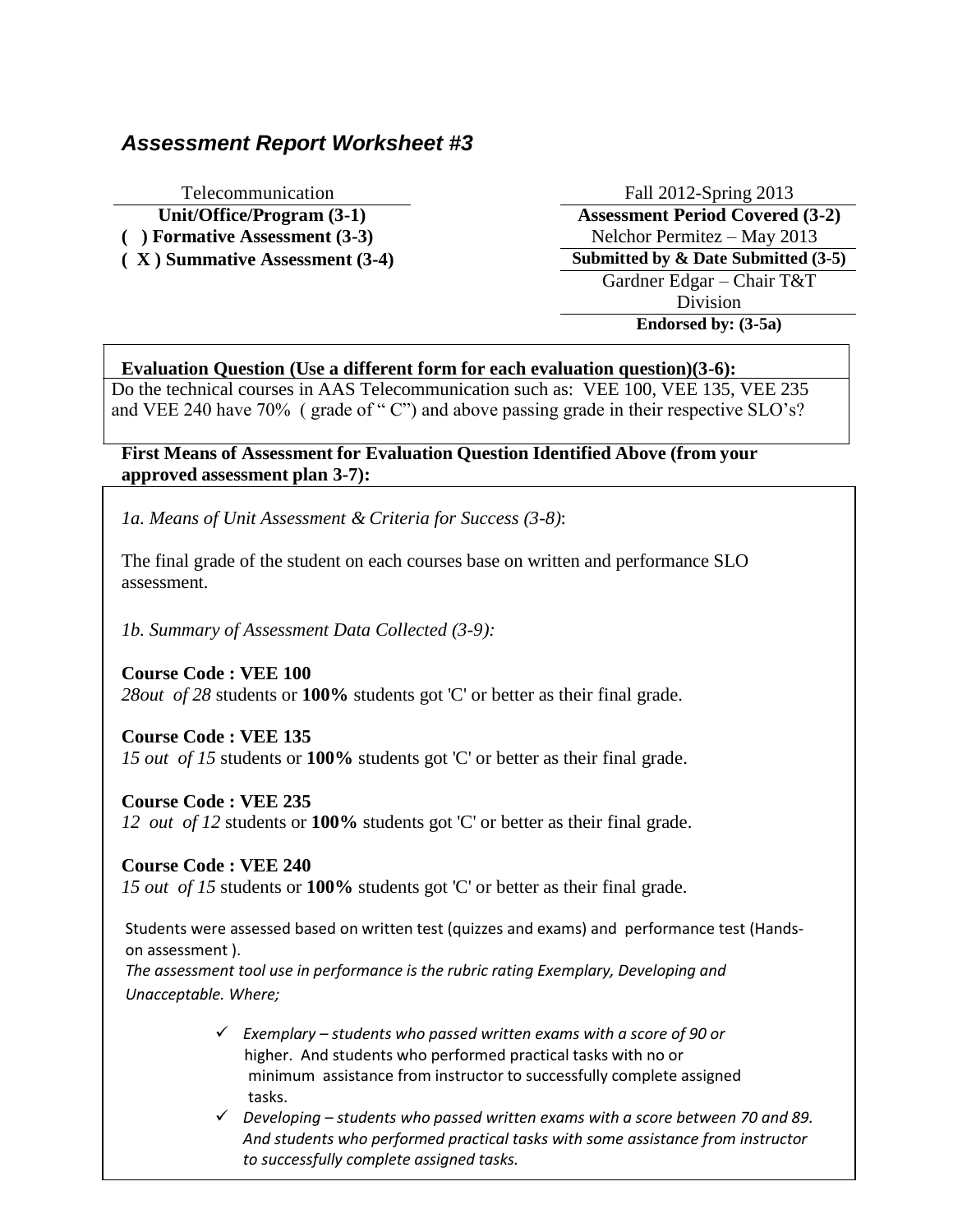### *Unacceptable – students who failed [60 or below] written exams and performed poorly in completing tasks or never completed tasks.*

| Course         | # of students | Exemplary | Developing | Unacceptable |
|----------------|---------------|-----------|------------|--------------|
| <b>VEE 100</b> | 28            | 25        | 3          | 0            |
| <b>VEE 135</b> | 15            | 5         | 10         | 0            |
| <b>VEE 235</b> | 12            | 5         | 7          | $\Omega$     |
| <b>VEE 240</b> | 15            | 7         | 8          | 0            |
|                |               |           |            |              |

*1c: Use of Results to Improve Program/Unit Impact/Services[Closing the loop] (3-10):*

Base on the summary of it shows a 100% passing rate for the VEE 100, VEE 135, VEE 235 and VEE 240. The SLO teaching strategy and assessment on this courses must be maintain and continuously improve in terms of the content to keep abreast and match in industry needs.

On the SLO's were some students receive developing mark must be given emphasis by the instructor in-charge to improve the level of performance of the succeeding students.

*2c: Use of Results to Improve Program/Unit Impact/Services [Closing the loop]:*

*VEE 100 - I recommend to modify the course outline and include the current trend in soldering technique procedure the surface mount technology (SMT) and ball grid array (BGA) as additional lesson however this coincide in the purchase also of equipment such as BGA balls, BGA nets, Hot air solder station and infrared solder station. Thus this make our students to become industry competitive in electronics and telecommunication field. Almost all modern gadgets and devices manufactured after 2006 are using SMT and BGA technology in electronics circuits.*

*VEE 135 and VEE 235 – I recommend to increase the time allotted on this courses to increase the level of competency of our students in circuit tracing, analysis and troubleshooting technique in digital circuits. I also suggest to equip one laboratory room with 15 desktop computers for the students to use learn how to assemble and connect digital IC thru software simulation along side using the NIDA digital circuit. I strongly believe this will elevate the cognitive and psychomotor skills of our students.*

*VEE 240 – The course need additional set of NIDA signal processing card to accommodate the increasing number of students registering on this course. Both telecommunication and electronics program students are required to take this course before taking the much higher courses on the said two programs.*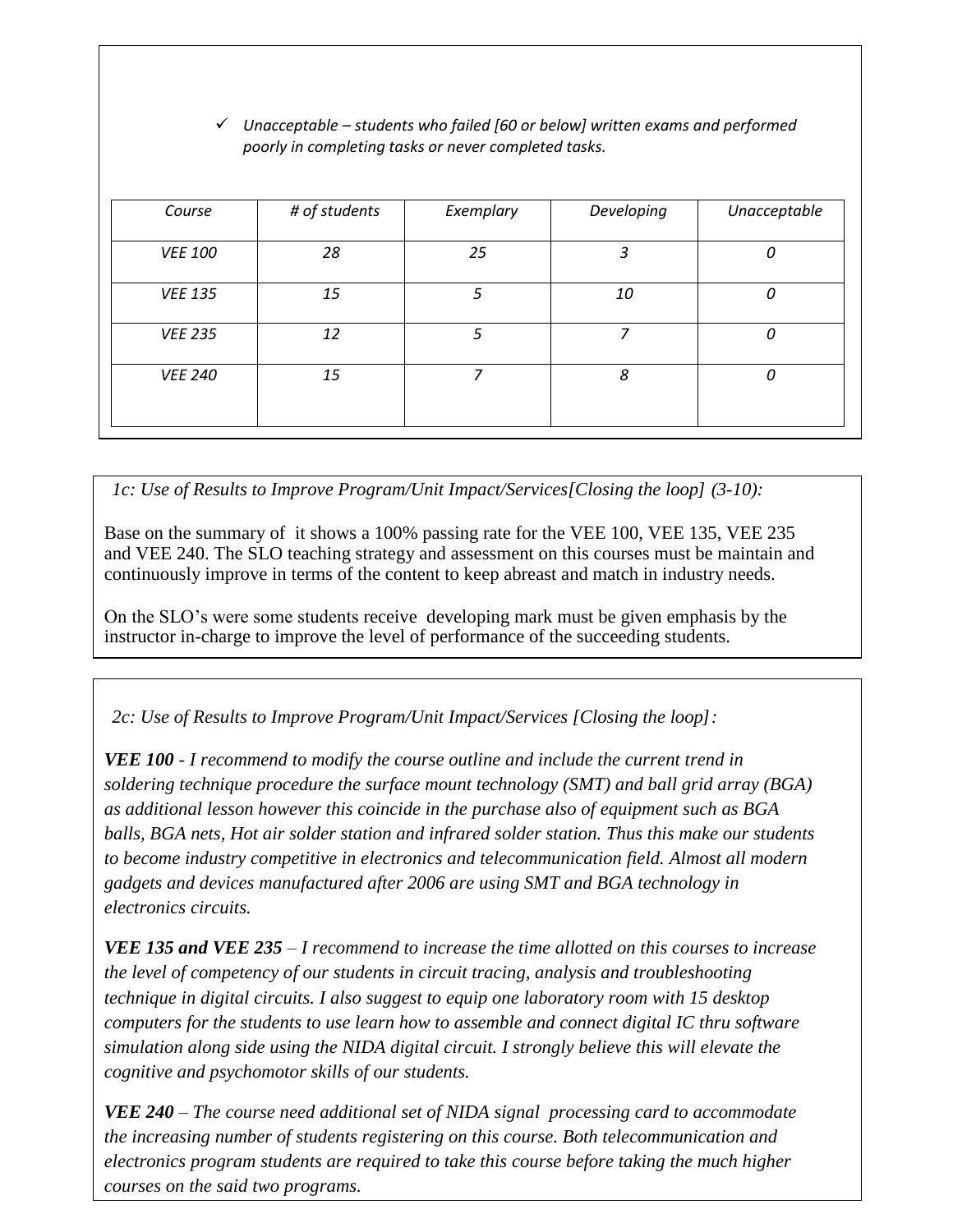### **Evaluation Question (Use a different form for each evaluation question)(3-6):**

Do the major courses in AAS Telecommunication such as: VEE 230, VEE 250, VTE 265, VTE 270 and VTE 280 have 70% ( grade of " C") and above passing grade in their respective SLO's?

### **First Means of Assessment for Evaluation Question Identified Above (from your approved assessment plan 3-7):**

*1a. Means of Unit Assessment & Criteria for Success (3-8)*:

The final grade of the student on each courses base on written and performance SLO assessment.

*1b. Summary of Assessment Data Collected (3-9):*

**Course Code : VEE 230** *6 out of 6* students or **100%** students got 'C' or better as their final grade.

**Course Code : VEE 250** *13 out of 13* students or **100%** students got 'C' or better as their final grade.

**Course Code : VTE 270** *17 out of 17* students or **100%** students got 'C' or better as their final grade.

**Course Code : VTE 280**

*6 out of 6* students or **100%** students got 'C' or better as their final grade.

Students were assessed based on written exams(quizzes and exams) and performance test (radio communication experiments).

*The assessment tool use in performance is the rubric rating Exemplary, Developing and Unacceptable. Where;*

- *Exemplary – students who passed written exams with a score of 90 or*  higher. And students who performed practical tasks with no or minimum assistance from instructor to successfully complete assigned tasks.
- *Developing – students who passed written exams with a score between 70 and 89. And students who performed practical tasks with some assistance from instructor to successfully complete assigned tasks.*
- *Unacceptable – students who failed [60 or below] written exams and performed poorly in completing tasks or never completed tasks.*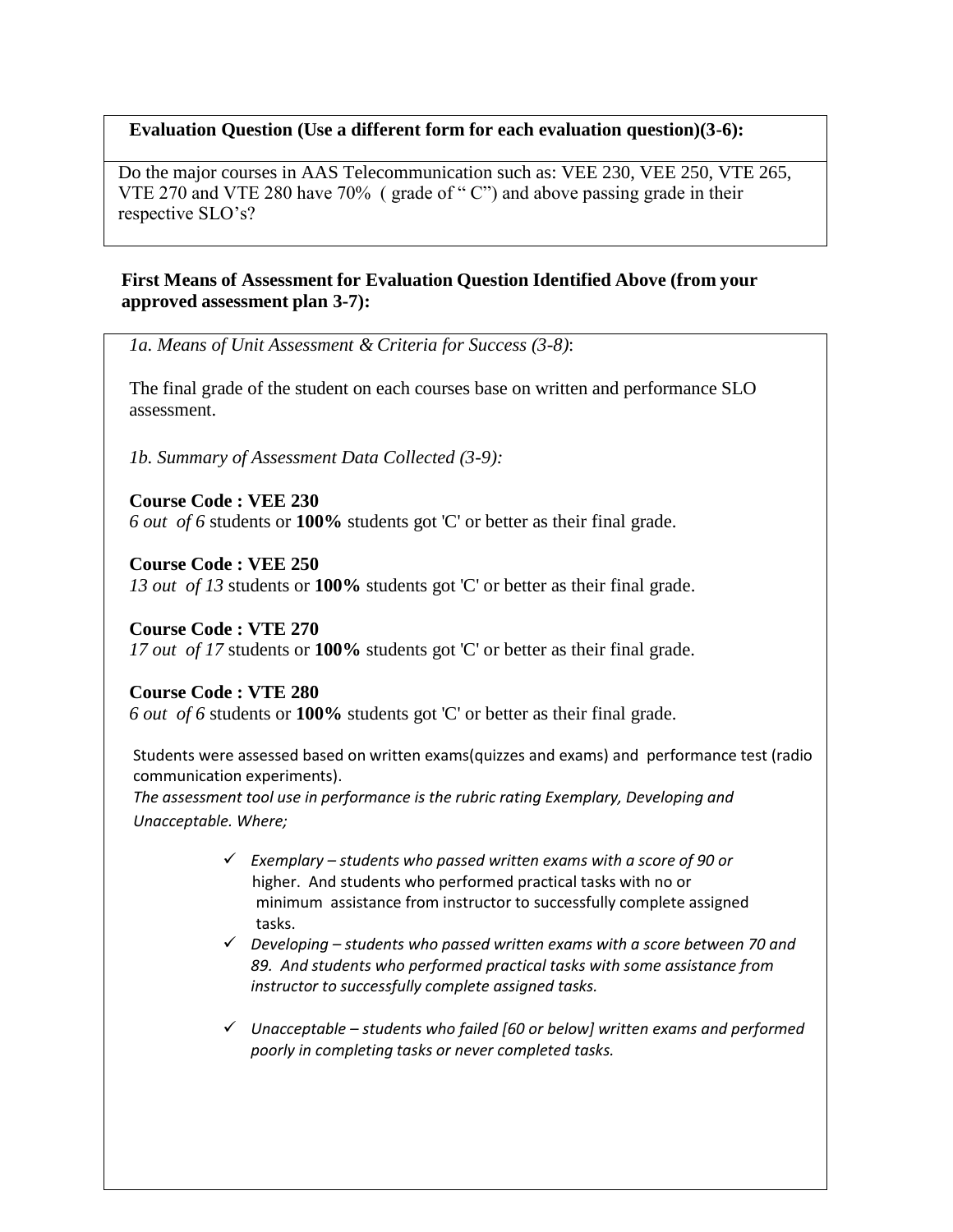| Course         | # of students | Exemplary      | Developing | Unacceptable |
|----------------|---------------|----------------|------------|--------------|
| <b>VEE 230</b> | 6             | $\overline{2}$ | 4          | $\Omega$     |
| <b>VEE 250</b> | 13            | 13             | 0          | 0            |
| <b>VEE270</b>  | 17            | $\overline{2}$ | 15         | 0            |
| <b>VTE280</b>  | 6             | $\mathcal{P}$  | 4          | 0            |
|                |               |                |            |              |

*1c: Use of Results to Improve Program/Unit Impact/Services[Closing the loop] (3-10):*

Base on the summary of it shows a 100% passing rate for the VEE 230, VEE 250, VTE 270 and VTE 280. The SLO teaching strategy and assessment on this courses must be maintain and continuously improve in terms of the content to keep abreast and match in industry needs.

On the SLO's were some students receive developing mark must be given emphasis by the instructor in-charge to improve the level of performance of the succeeding students.

*2c: Use of Results to Improve Program/Unit Impact/Services [Closing the loop]:*

*VEE 230 – The course will be much more effective if the high frequency (HF) and Citizen Band radio transceiver setup, installation and troubleshooting will be included in the course. In the current technology everyone is inclined in the internet technology however if one day the internet shuts down this is the only way we can be reach out thru RF communication. Likewise if approve this two technology can be interface thru the internetwork system and will be able to use the RF communication at the same time talking to another transceiver located in other part of the world combining the two technology in one and maximizing the use of wireless radio instead of using cellular phone.*

*VEE250 – The course is much more effective if the allotted time of 60 hrs must be increase to 120 hrs for the student to apply and learn more in the field under the supervision of our industry partners. This is also the suggestion of the field supervisor who handles the students in workplace during the immersion.*

*VTE 270 – Considering the 200 courses in telecommunication are major courses, this specific course was designed more on theory and lack of practical skills which the industry need. I recommend that the VTE270 and VTE281 which is cellular phone servicing be merge to incorporate more hands-on training for the students. Cellular phone servicing is the skills needed by our industry partner here on FSM since most people owns cell phone and but there is scarce of qualified to service the cell phone ones is break down.* 

*VEE 280 – the course out line must be modify to include cordless telephony and increase the number*